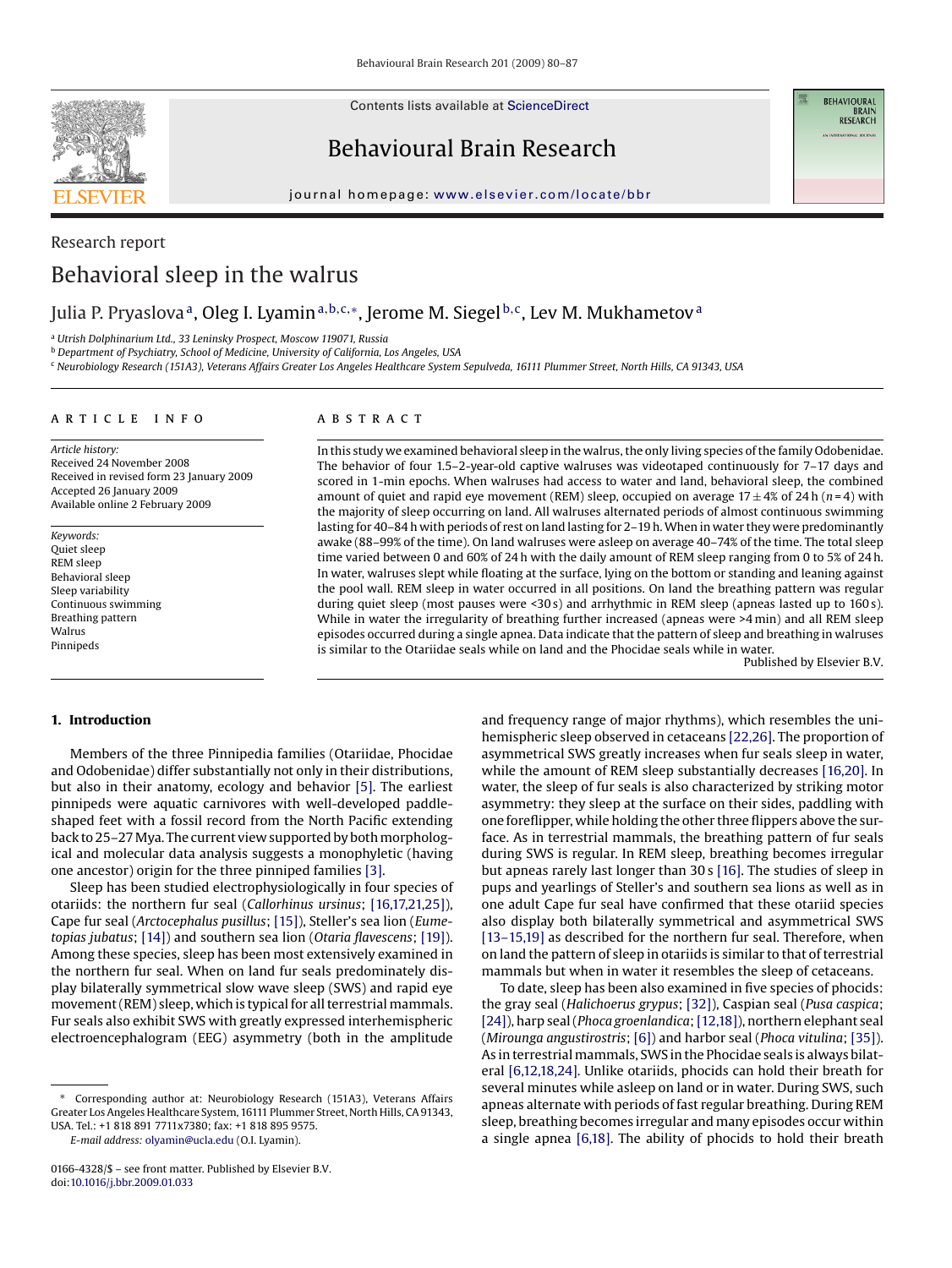when asleep allows sleeping below the water surface. The sleep of phocids in water is also accompanied by complete immobility. However, they usually wake up while surfacing to breathe [\[12,24\].](#page-7-0) Therefore, the pattern of breathing is the only essential difference observed between the sleep of phocids and terrestrial mammals.

The Odobenidae family includes only one species (*Odobenus rosmarus*) with two subspecies (the Pacific walrus and Atlantic walrus). Found in the Arctic, the walrus is among the largest pinnipeds. They are migratory animals: every winter they move south to breeding areas and then in spring return north where females give birth to pups on drifting ice floes. Walruses feed on the ocean floor, mostly on clams while other pinnipeds usually feed on fish [\[11\].](#page-7-0)

Sleep has recently been examined in one 2-year-old young walrus implanted with EEG, electromyogram, and electrooculogram electrodes for polygraphic recording [\[23\].](#page-7-0) SWS and REM sleep averaged 21.1  $\pm$  3.1% and 4.6  $\pm$  1.0% of 24 h, respectively, during 3 continuous days on land. In water, sleep occurred while the walrus was floating motionless at the surface, standing in a shallow area with its head above water or lying on the bottom of the pool. Occasionally, episodes of interhemispheric EEG asymmetry were recorded while the walrus slept on land. The detailed results of the EEG study will be presented elsewhere. This study focused on the behavioral aspects of sleep in freely swimming captive walruses.

#### **2. Materials and methods**

#### *2.1. Animals*

The behavior of four young Pacific female walruses was investigated. The animals were caught in the Chukotka Sea, Russia. Observations were conducted in March–July at the Utrish Marine Station (Black Sea, Russia) of the Russian Academy of Sciences. During the time of observation, the animals were approximately 1.5–2 years old and weighed 130–220 kg. They were healthy and well adapted to captivity.

#### *2.2. Experimental conditions*

All walruses were housed individually in outdoor pools with seawater and undisturbed except for the times they were fed and the pools were cleaned. Walruses 1 and 2 (W1 and W2) were housed in rectangular pools with dimensions of  $4$  m  $\times$  2 m  $\times$  1.3 m. W3 and W4 were kept in larger pools–4 m  $\times$  4 m  $\times$  1.3 m. All pools were equipped with wooden platforms above the water, either located next to the pools (W1 and W2) or in the center of the pools (W3 and W4). W1–W3 lived in the pools for a minimum of 2 months before the observations whereas W4 was moved to the experimental pool 1 week prior to the start of the observations.

During the period of observation sunrise began approximately between 06:00 (June) and 07:00 (March). Sundown started between 18:00 (March) and 20:30 (June). During the nighttime, the pool area was illuminated by a 100-W electrical lamp positioned 3 m above the platform, providing approximately 30 lx at the level of the platform. Air and water temperature were measured 3 times per day (between 05:30 and 07:00 before cleaning the pool and at 12:00 and 20:00). For all observation periods combined, air temperature ranged between −2 and +25 ◦C and water temperature between +5 and +22 ◦C. The mean air and water temperatures during the entire period of observation were: +12.8 and +12.5 ◦C in walrus 1, +16.7 and +17.1 ◦C in walrus 2, +6.7 and +4.7  $\circ$ C in walrus 3, and +20.4 and +20.8  $\circ$ C in walrus 4, respectively. However, for any single day the daily variation of air and water temperatures did not exceed 10 and 3 ◦C, respectively.

Pools were cleaned and the water was changed daily between 07:00 and 09:00. W1–W3 were fed fish and squid three times per day between 08:00 and 09:00, 13:00–14:00 and 17:00–18:00. Each feeding lasted between 10 and 30 min and was accompanied by a short training session. At the time of observations, W4 was bottle fed a liquid soymilk and fish formula four times a day at 08:00, 12:00–12:30, 16:00 and 20:00.

#### *2.3. Video recording and visual observations*

Walruses were continuously videotaped via several TV-cameras (380–450 lines, 0–0.02 lx) located above the pool and continuously observed by an experimenter for 24 h. One of the cameras provided a panoramic view of the entire enclosure. Three (W1 and W2) and four (W3 and W4) additional aerial cameras were directed to the different parts of the platform and the pool to record enlarged views. When the animals were active (swimming or walking on the pool bottom or platform), the video image from the panoramic camera or the images of the different pool areas were recorded in quad-mode. When the walruses were resting on the platform or in water, the camera which provided the best view of the animal (the head and the upper part of the trunk) was connected to the recorder by the experimenter. Usually one or two eyes were visible in W3 and W4 when the animals slept on the platform located in the center of the pool. In W1 and W2 the eyes were rarely seen because these animals preferred sleeping on their side on the platform close to the enclosure wall, so one eye was usually directed to the nontransparent wall and the other eye was directed to the platform. When W3 and W4 were asleep they were also directly observed by an experimenter from above the water from a position located 3–4 m far from the pool to visually document muscle jerks and the state of eyes.

All walruses were free to swim in water or stay on the platform. The observations continued for 9 days inW1, 7 days inW2, 12 days inW3 and 6 days inW4. One walrus (W3) was also kept afloat (i.e., the platform was removed) for three continuous days to further examine sleep in water.

#### *2.4. Scoring of vigilance states and data analysis*

Videos were scored visually in 1-min epochs. Each epoch was assigned the behavioral state which occupied more than 50% of the epoch time. Active waking (AW) was scored when the walrus was swimming, walking around the enclosure, feeding, sitting on the platform, being trained or when the pool was being cleaned. Quiet waking (QW) was scored when the walrus was lying or sitting quietly on the platform, occasionally looking around, moving its flippers or changing its posture more than 50% of the epoch time. The eyes were opened most of the time. In water QW was scored when the walrus was standing on the pool bottom (usually leaning against the fence wall) with its head or nostrils above the surface or floating at the surface with both eyes opened more than 50% of the epoch time.

Behavioral defined sleep on land was scored when the walrus was lying quietly on the platform on its sides or belly with its eyes closed (for W3 and W4) at least 50% of the epoch time. Sleep on land in W3 and W4 was subdivided into three stages: "light" quiet sleep (QS1), "deep" quiet sleep (QS2) and REM sleep. QS1 was scored when the walrus lay motionless for a minimum of 50% of each epoch with its eyes closed. In the remaining time the walrus might have moved its head, flippers or change body postures but those movements were brief. An epoch was considered QS2 if the walrus lay motionless with its eyes closed during the entire epoch. It is usually considered that QS represents SWS (or NREM sleep) and a portion of QW. Therefore, in our case QS1 largely included low voltage SWS and a portion of QW while QS2 primarily included high voltage and low voltage SWS. The REM sleep episode in the walrus was characterized by visually detectable postural changes (the neck extended and the head moved forward and rested on the platform), muscle and vibrissae jerks as well as rapid eye movements. Phasic events could occur continuously for several minutes. These episodes alternated with periods of complete immobility without muscle jerks or behavioral arousal (opening of the eyes or changing the posture). These alternated episodes represented a series of phasic and tonic periods within a single continuous REM sleep episode. An epoch was scored as REM if the described phasic and tonic events lasted a minimum of 30 s. Some apparent REM sleep episodes were shorter than 30 s (7.7% of total amount of REM sleep in W3 and 3.9% in W4). Those episodes were not considered when calculating the total amount of REM sleep to estimate the budget of time; however, those episodes were considered when calculating the average duration of individual REM sleep episodes in seconds (from the first phasic event or characteristic postural changes to behavioral arousal). The REM sleep episode was considered interrupted if phasic events had not been observed for more than 1 min and the last epoch was scored as QS or QW as described above. The sleep cycle was defined as the number of minutes between the beginning of QS and the end of the last REM episode in the series, followed by waking. When a sleep cycle started, a 2-min or less interruption by episodes of QW was allowed, considering that these episodes did not interrupt the sleep cycle. Similar criteria were used in previous studies [\[12,16,18,19,21,24\]. A](#page-7-0)s we mentioned above, W1 and W2 preferred sleeping on the side of the platform directing their heads toward the corner of the enclosure, so their eyes and muzzles were rarely seen at these times. This prevented the reliable identification of all REM sleep in these animals and subdivision of behavioral sleep into substages as it was done in W3 and W4.

Sleep in water was scored when the walrus was floating motionless at the surface, lying on the bottom or standing on the bottom leaning against the pool wall. Episodes of REM sleep in water were documented in all four walruses; however, REM sleep and QS were scored and quantified only in W3 and W4. The duration of QS (combined amount of QS1 and QS2) and REM sleep episodes in water was calculated in seconds as described. Due to the configuration of the platform in the pools where W1 and W2 were housed (it extended about 10 cm above the water surface along the longest side of the pool, so the walruses' heads were not visible when they floated close to the platform) we were not able to quantify all episodes of REM sleep in water in these animals.

All walruses alternated long periods of activity while in water with long periods of rest on the platform. The amount of time spent in water and on land during consecutive 1-h intervals was calculated. Each 1-h interval was then classified as "in water" or "on land" applying the 50% criteria. A 1-h interruption was allowed under the conditions that the amount of time spent "on land" per each hour during a period scored as "in water" and the time spent "in water" during the period scored as "on land" did not exceed 50% of each hour.

The breathing pattern was analyzed in W3 and W4 both on land and in water by recording the opening and closing of nostrils. Inter-breath interval durations were calculated for data collected during one night in W3 and W4.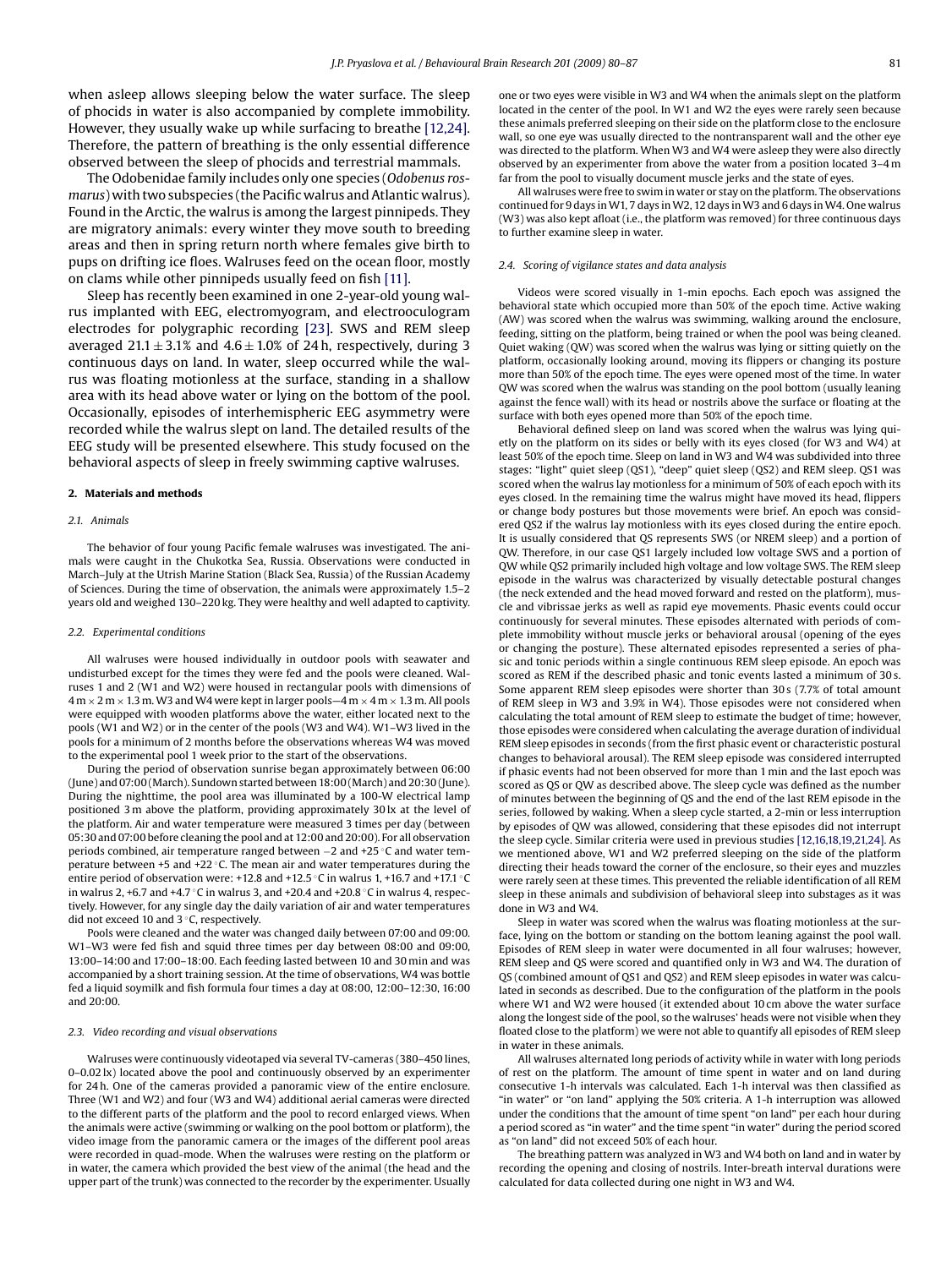#### *2.5. Data analysis*

All results are reported as mean $\pm$  S.E.M. The correlation between the 24 h amounts of vigilance states and the temperature of water and air was examined using Pearson's correlation coefficients. The Mann–Whitney *U*-test was used to compare mean breathing pauses during QS and REM sleep. Differences in the distribution of breathing pauses between vigilance states were evaluated using the Chi <sup>2</sup> test.

#### **3. Results**

#### *3.1. Vigilance states and episode duration*

When walruses had access to water and land, they slept on average 17% of 24 h with the majority (on average 75% of behaviorally defined sleep which will be referred as to total sleep time, TST) of sleep occurring on land (Table 1). There was a wide range in TST between walruses (6.6% of 24 h or 95 min per day in W4 versus 23.1% of 24 h or 330 min per day in W2, with our observation times ranging from 6 to 11 days). In W1, W2 and W4 most sleep occurred during the nighttime (95, 78 and 100% of TST when averaged over the entire observation period, respectively). In W3, which showed the greatest amount of sleep on land (see *24* -*h activity profile*), sleep was equally distributed between the daytime and nighttime.

In W3 and W4, sleep was subdivided into QS1, QS2 and REM sleep. QS2 (state of complete immobility) occupied on average about 40% of TST. Single QS2 episodes lasted up to 16 min in W3 (with the average duration of  $3.1 \pm 0.2$  min,  $n = 288$ ) and 12 min in W4 (2.3 ± 0.3, *n* = 78). REM sleep occurred more often on land. It was characterized by intense jerks of the entire vibrissae area (including lips) and to a lesser extent by head, flipper and whole body jerks and twitches. Individual REM sleep episodes on land lasted from 5 to 611 s with 75 and 94% of all episodes in W3 and W4, respectively, being shorter than 3 min. The average duration of all REM sleep episodes recorded over the entire period of observation was 172 ± 25 s ( *n* = 37) in W3 and 56 ± 7s ( *n* = 40) in W4. The average daily amount of REM sleep in W4 was one third that of W3 when single episodes shorter than 30 s were omitted (Table 1). The average amount of REM sleep increased only by 0.1% per day in each walrus reaching to 1.2% of 24 h in W3 (a total of 743 s per 11 days) and 0.5% in W4 (additional 292 s per 6 days), respectively, when all REM sleep episodes were considered.

REM sleep in walruses usually followed an episode of QS and consisted of 1–8 individual REM sleep episodes separated by QW or QS1. The mean sleep cycle duration was  $40\pm7 \,\text{min}$  ( $n=20$ , max = 118 min) in W3 and 22 ± 3 min ( *n* = 14, max = 52 min) in W4. The maximal number of sleep cycles and episodes of REM sleep per day were 12 and 22 in W3 and 11 and 40 in W4, respectively. The average sleep cycle included on average  $1.8\pm0.2$  single REM sleep episodes in W4 (max 3 per cycle) and 2.9  $\pm$  0.6 episodes in W4 (max  $\,$ 8 per cycle).

#### *3.2. Variability in sleep time across days*

There was significant variation in the daily amounts of sleep and waking states in walruses when they had access to both water and land [\(Figs. 1 and 2\).](#page-3-0) This variation was greater in W3 and W4, which were housed in larger pools. In these animals TST calculated per observation day varied between 0 and 60% of 24 h. For instance, over the entire observation period (12 days), there were two occasions when sleep was not observed in W3 for a period of 58 and 60 h. They started on day 2 at 14:00 and day 6 at 20:00, respectively ([Fig. 2\).](#page-3-0) REM sleep in this animal was recorded largely during day 1 and day 6 ([Fig. 1\),](#page-3-0) comprising 4.7 and 4.1% of 24 h, respectively. At the same time, REM sleep occupied less than 0.2% of the total recording time over a period of 5 continuous days (days 7–11) and was not observed over a period of 3 consecutive days (days 3–5). In W4, REM sleep was not observed over a period of 4 continuous

|                        |                         |                         |                        | OS1                    | 082                    | <b>REM</b>             |
|------------------------|-------------------------|-------------------------|------------------------|------------------------|------------------------|------------------------|
|                        | ГSТ                     | On land                 | In water               |                        |                        |                        |
| $9.4 \pm 2.9(1 - 28)$  | $21.8 \pm 3.7(10-39)$   | $15.1 \pm 5.2(0-39)$    | $6.7 \pm 2.3 (0 - 15)$ |                        |                        |                        |
| $9.8 \pm 2.3 (2 - 18)$ | $23.1 \pm 4.2 (9 - 41)$ | $16.5 \pm 6.1(0-41)$    | $6.6 \pm 3.0(0 - 19)$  |                        |                        |                        |
|                        | $15.1 \pm 4.4 (0 - 61)$ | $14.0 \pm 6.1 (0 - 37)$ | $1.1 \pm 0.5(0-4.2)$   | $7.8 \pm 3.4(0-33)$    | $5.1 \pm 2.3 (0 - 23)$ | $1.1 \pm 0.5(0-4.7)$   |
| $9.9 \pm 5.7(0 - 37)$  | $6.6 \pm 3.7(0-23)$     | $6.6 \pm 3.7(0-23)$     |                        | $3.3 \pm 2.0 (0 - 13)$ | $2.8 \pm 1.6(0-8)$     | $0.4 \pm 0.4(0 - 2.5)$ |
| $9.6 \pm 0.2$          | $22.5 \pm 0.7$          | $15.8 \pm 0.7$          | $6.7 \pm 0.1$          |                        |                        |                        |
| $7.8 \pm 2.1$          | $10.9 \pm 4.3$          | $10.3 + 3.7$            | $0.6 \pm 0.6$          | $5.6 \pm 2.3$          | $3.9 \pm 1.2$          | $0.8 \pm 0.4$          |
| $8.7 \pm 1.0$          | $16.7 \pm 3.8$          | $13.1 \pm 2.2$          | $3.6 \pm 1.8$          |                        |                        |                        |
| $5.7 \pm 1.7 (0 - 18)$ |                         |                         |                        |                        |                        |                        |

**Table 1**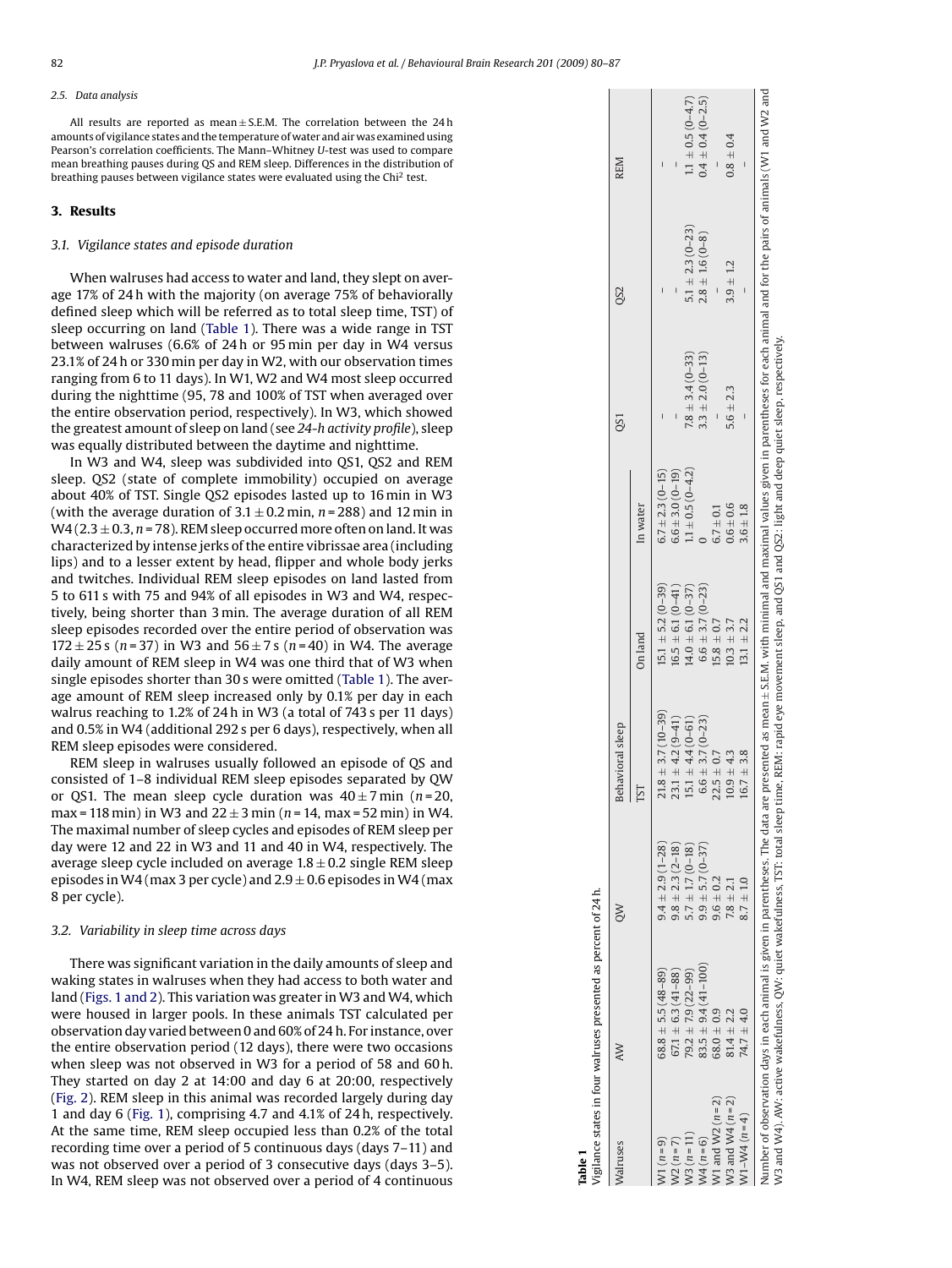<span id="page-3-0"></span>

**Fig. 1.** Variability in daily amounts of vigilance states and mean air and water temperature in walrus 1 (W1) and walrus 3 (W3) across several consecutive days. Data are presented as percentage of 24 h. QS1: light quiet sleep; QS2: deep quiet sleep; REM: rapid eye movements sleep; TST: total sleep time; W: water; L: land; Tw and Ta: mean daily water and air temperature, respectively. In W3 behavioral sleep was subdivided into QS1, QS2 and REM sleep except for day 12. The average data (mean) are presented for 9 days in W1 and the first 11 days in W3.

days. The variation of TST in W1 and W2, kept in smaller pools, was considerably less (between 10 and 38% per day). The longest period of continuous waking in W1 and W2 lasted 23 h. It started on day 7 at 02:00 in W1 (Fig. 2).

#### *3.3. 24-h activity profile*

The walruses were in water 50 min or longer per hour during the great majority of all 1-h intervals scored as "in water" (91, 93 and 97% of 1-h intervals in W1, W3 and W4, respectively; 85% in W2). In 70% (W2) to 85% (W4) of all 1-h "in water" intervals the walruses were in water during all 60 min of each hour. During the entire observation period there were 4–6 periods (or bouts) "in water" and 3–6 periods "on land" (Fig. 2, [Table 2\).](#page-4-0) The longest "in water" period was recorded in W3 and continued for 84 h (3.5 days). In the three other animals the longest "in water" period varied between 36 and 54 h and the average values were two times shorter than in W3. During "in water" periods all walruses did spend most of the time in water (>55 min per hour or >90–95% of each hour) and they were predominantly active during these times. The walruses virtually swam continuously during these times; they usually circled from side to side (W1 and W2 along the longest side) or across a diagonal (W3 and W4) with an average speed of approximately 0.8 m/s. Walruses usually took one or occasionally two breaths per one complete circle surfacing in the same place every 5–15 s from circle to circle. When they surfaced, walruses briefly raised their head above the water, looked around, took a breath, made a U-turn and then continued swimming. When two eyes were seen they were always open. These periods of circular swimming occasionally alternated with short episodes of multidirectional active (or chaotic) swimming in the center of the pool or along the pool wall, or with short episodes of sleep at the surface. W1 and W2, housed in smaller pools were less active when in water (>88% of time in water or >53 min per hour) than W3 and W4. However, it was W1 who showed the longest period of continuous swimming (the 98% criteria, that is 59 min swimming per 1 h), which lasted almost 23 h.

Sleep in water was recorded in three walruses (W1–W3). They slept while floating at the surface, lying on the bottom or while



**Fig. 2.** Behavioral patterns in walruses 1 (W1) and 3 (W3). The time spent on land is shown above the *x*-axis and time spent in water is shown below. The black portion of the bar indicates behavioral sleep while the gray part indicates waking. The height of each portion of the bars is proportional to the number of minutes of each hour. The numbers are consecutive days of observation. The diagram below the graph shows the time of dark (black), light (white), and dusk and dawn (gray) hours.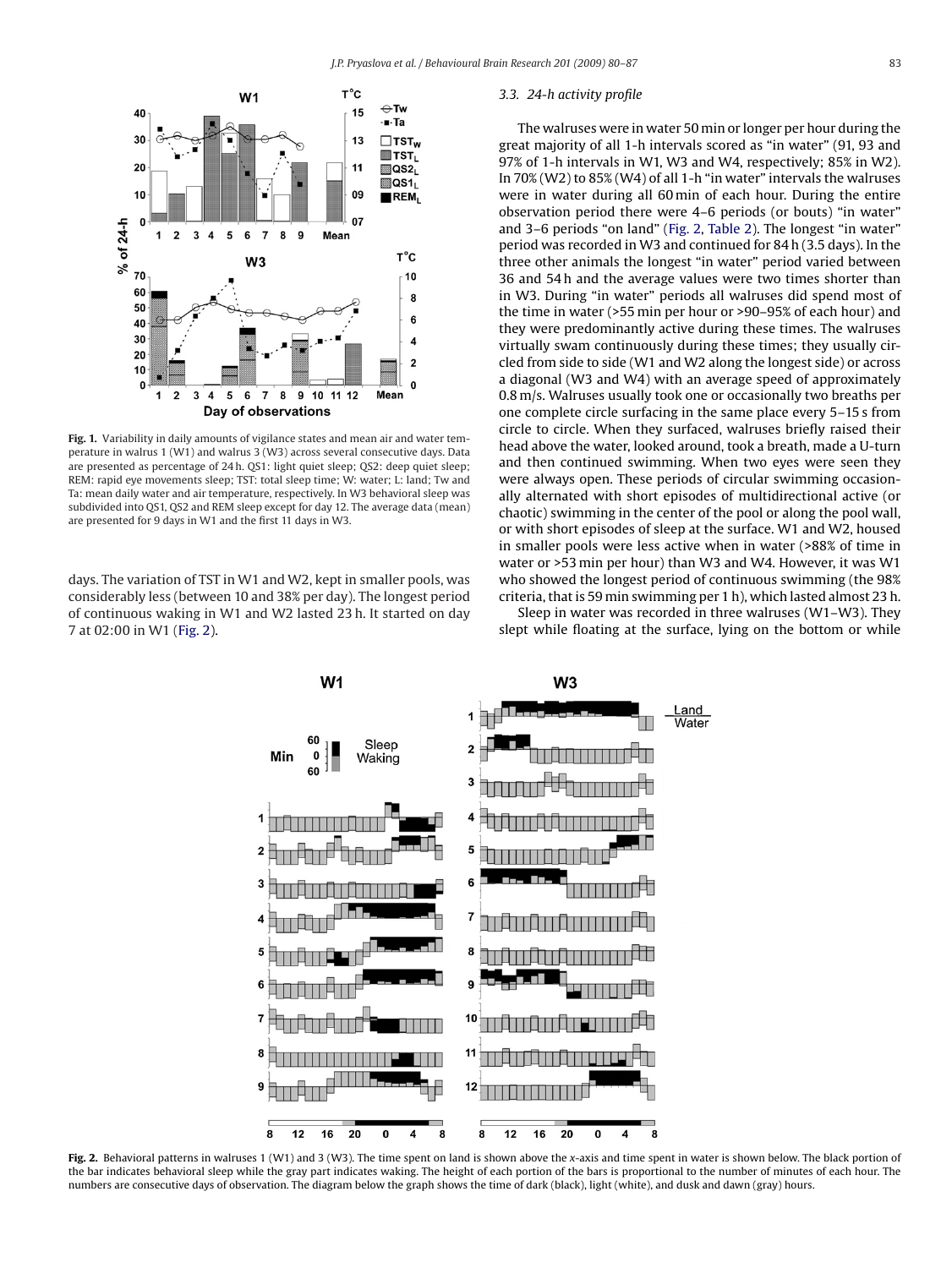## <span id="page-4-0"></span>**Table 2**

Characteristics of "in water" and "on land" periods in four walruses.

| Parameter                                                      | W1             | W <sub>2</sub> | W <sub>3</sub>  | W4             |
|----------------------------------------------------------------|----------------|----------------|-----------------|----------------|
| Duration of observations (days)                                | 9              | 7              | 12              | 6              |
| "In water" period                                              |                |                |                 |                |
| Total number of periods                                        | 5              | 6              | $\overline{4}$  | $\overline{4}$ |
| Mean duration (h)                                              | $27.2 \pm 7.7$ | $17.7 \pm 5.3$ | $55.5 \pm 18.2$ | $29.8 \pm 5.4$ |
| Duration range (min-max, h)                                    | $12 - 54$      | $6 - 36$       | $3 - 84$        | $18 - 43$      |
| <sup>a</sup> The longest episode of uninterrupted swimming (h) | 23             | 8              | 17              | 9              |
| Time spent in water $(\%$ of 1 h)                              | $91.4 \pm 1.5$ | $90.1 \pm 1.1$ | $93.3 \pm 0.6$  | $95.1 \pm 1.1$ |
| AW in water $(\%$ of 1 h)                                      | $80.7 \pm 4.1$ | $81.8 \pm 4.9$ | $91.9 \pm 0.8$  | $94.2 \pm 1.1$ |
| AW in water (% of time in water)                               | 88.2           | 90.8           | 98.4            | 99.0           |
| Behavioral sleep (% of 1 h)                                    | $10.1 \pm 2.9$ | $7.2 \pm 3.5$  | $1.2 \pm 0.9$   | $\mathbf{0}$   |
| "On land" period                                               |                |                |                 |                |
| Total number of periods                                        | 6              | 5              | 5               | $\mathbf{3}$   |
| Mean duration (h)                                              | $9.8 \pm 2.0$  | $8.8 \pm 1.9$  | $12.4 \pm 2.5$  | $8.3 \pm 3.8$  |
| Duration range (min-max, h)                                    | $2 - 14$       | $3 - 11$       | $6 - 19$        | $4 - 16$       |
| Time on land $(\%$ of 1 h)                                     | $96.3 \pm 0.7$ | $88.1 \pm 3.4$ | $96.0 \pm 2.3$  | $98.4 \pm 1.0$ |
| AW on land $(\%$ of 1 h)                                       | $15.5 \pm 3.4$ | $21.0 \pm 3.7$ | $6.7 \pm 1.4$   | $7.4 \pm 3.2$  |
| Behavioral sleep (% of 1 h)                                    | $50.0 \pm 5.7$ | $43.0 \pm 4.4$ | $71.6 \pm 5.3$  | $38.0 \pm 6.7$ |
| Behavioral sleep (% of time on land)                           | $51.9 \pm 3.4$ | $48.5 \pm 3.8$ | $73.8 \pm 4.9$  | $39.5 \pm 6.6$ |

The data are presented as mean  $\pm$  S.E.M. AW: active wakefulness.

 $a$  The 98% criterion was applied to determine these values (or 59 min per 1 h).

#### **Table 3**

Breathing parameters for two walruses (W3 and W4) during quiet sleep (QS) and REM sleep (REM) on land.

| Parameter/test                                               | State      | W <sub>3</sub>                        | W <sub>4</sub>                        |
|--------------------------------------------------------------|------------|---------------------------------------|---------------------------------------|
| Mean duration (s) of breathing pause (over entire nighttime) | QS         | $9.1 \pm 0.2$ (20, 243)               | $15.4 \pm 0.4$ (33, 254)              |
|                                                              | <b>REM</b> | $16.2 \pm 2.6$ (93,157)               | $19.9 \pm 1.3$ (147,91)               |
| Mean duration (s) of breathing pause (by episodes)           | QS         | $9.4 \pm 0.5$ (11.4, 6)               | $16.3 \pm 1.1$ (19.1, 6)              |
|                                                              | <b>REM</b> | $15.1 \pm 3.2$ (34.3, 7)              | $19.5 \pm 1.4$ (23.3, 5)              |
| Mann-Whitney (U-test)                                        |            | p < 0.05                              | ns                                    |
| Percentage of breathing pauses <30 s                         | QS         | 100.0%                                | 99.2%                                 |
|                                                              | <b>REM</b> | 96.8%                                 | 83.0%                                 |
| Percentage of breathing pauses >60 s                         | QS         | 0.0%                                  | 0.0%                                  |
|                                                              | <b>REM</b> | 3.2%                                  | 3.4%                                  |
| $Chi2$ test                                                  |            | $p < 0.001$ ( $X^2 = 17.83$ , df = 2) | $p < 0.001$ ( $X^2 = 41.45$ , df = 3) |

In each walrus the data were collected during one night. Values are presented as mean ± S.E.M. Mean breathing pauses were calculated over the entire nighttime (maximal breathing pause and the number of pauses are given in parentheses) and by individual episodes of QS and REM sleep (maximal breathing pause and the number of sleep episodes are given in parentheses).

standing and leaning against the pool wall (for more details see *sleep in water*). In W1 and W2, housed in small pools, behavioral sleep occupied on average 10 and 7% of the time they were in water. In W3, sleep in water comprised on average only 1% of the entire period of observation or approximately 1 min per each hour spent in water (Table 2, [Fig. 2\).](#page-3-0)

"On land" periods lasted up to 19 h, with the longest episode being recorded in W3 (Table 2, [Fig. 2\).](#page-3-0) This animal also showed the longest period "in water". The mean durations were similar in all walruses. In W3 and W4, which displayed little or no sleep in water, AW while on land did not exceed 7.5% of the observation time. In W1 and W2, AW lasted twice as long. While on land sleep occupied between 40 and 52% of the time in W1, W2 and W4. In W3, which displayed the longest periods "in water", sleep on land comprised almost 75% of the time spent on the platform.

#### *3.4. Pattern of breathing*

The breathing pattern was analyzed in W3 and W4 for a period of one night when the walruses slept on the platform (Table 3, Fig. 3). During QS, the distribution range of breathing pauses was relatively narrow in both animals. All pauses (except for 2 out of 254 in W4) were shorter than 30 s. REM sleep was marked by a noticeable irregularity of breathing. The distribution of pauses was



**Fig. 3.** Distribution of breathing pauses during quiet sleep (QS) and rapid eye movement sleep (REM) in walruses 3 and 4 (W3 and W4, respectively) while sleeping on land. The diagrams show data collected during one night in each walrus.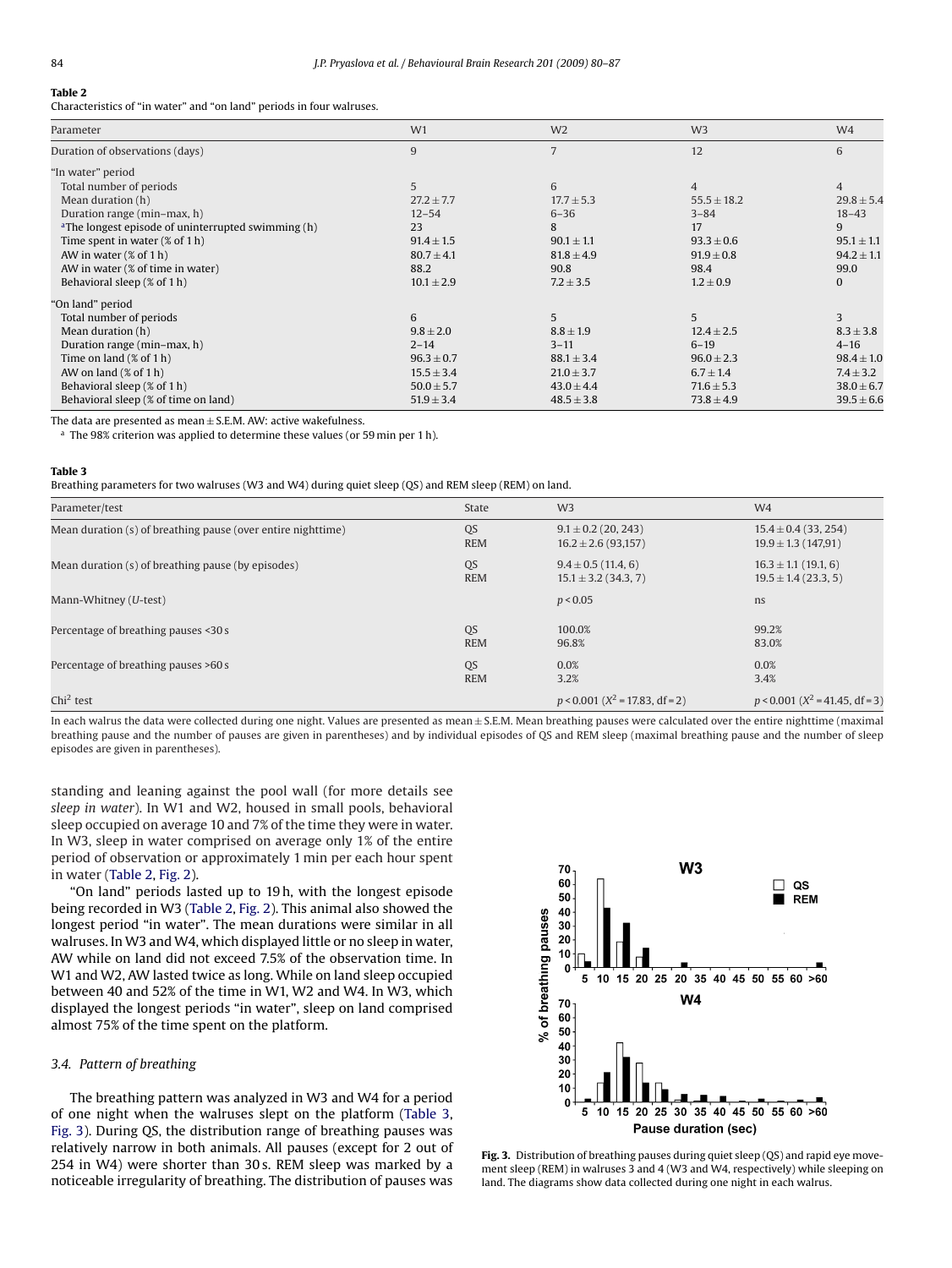much wider than during QS and 3% of REM sleep pauses were longer than 60 s. In W3, three extended apneas were recorded, lasting 140, 142 and 157 s. Each occurred during different REM sleep episodes. The longest REM sleep apnea in W4 lasted 91 s. The difference in the distribution of respiratory pauses between QS and REM was highly significant in both animals (Chi<sup>2</sup> test,  $p < 0.001$ ). The mean breathing pause during REM sleep was longer than during QS in both walruses. To avoid the inflated degrees of freedom resulting from large sample sizes, the average values for all recorded episodes of QS (6 episodes in both walruses) and REM sleep (7 episodes inW3 and 5 episodes in W4) were compared. The difference (measured by the Mann–Whitney test) was found to be significant in W4 only ([Table 3\).](#page-4-0)

#### *3.5. Behavioral sleep in water*

Sleep in W1 and W2, kept in small pools occurred mostly while they were standing on the bottom leaning against the wall and holding their heads and nostril above the surface. Several short episodes of REM lasting <1 min and accompanied by characteristic muscle jerks were observed. Due to the position of the cameras we were not able to quantify all episodes of REM sleep in water in W1 and W2.

When W3 had access to water and land, behavioral sleep occupied on average only 1.2% of 24 h ([Table 2\).](#page-4-0) To collect more data on sleep in water, W3 was kept afloat for 3 days by removing the platform. Under these conditions, sleep comprised 7.5% of the observation time. 69% of TST occurred when W3 was standing, leaning with its chest against the wall. Episodes of QS while standing lasted between 2 and 34 min (on average 14.3 ± 2.9 min, *n* = 15). The breathing pattern during QS represented an alternation of short pauses (<30 s; on average  $10 \pm 1$ ,  $n = 31$ ) and apneas (>30 s) lasting up to 150 s (on average  $67 \pm 7$ ,  $n = 24$ ). Both eyes were closed during this time. 13 episodes of REM were documented in the standing position. Single episodes lasted between 6 and 120 s (on average  $47 \pm 10$  s) and occurred during one apnea. When the first muscle jerks occurred or several seconds before them, the walrus slowly slid down the wall and under the surface. The sleep episode continued with the animal under the water. When the walrus surfaced, it opened its eyes.

18% of TST in W3 occurred at the surface when the walrus briefly interrupted stereotypic swimming. The mean duration of QS was  $(6.1 \pm 1.5 \text{ min}, n=9)$ . No regular paddle movements were seen at this time. The breathing pattern during QS while floating was similar to that while standing with short breathing pauses (11 $\pm$ 3s,  $n = 17$ ) alternating with apneas, lasting up to  $166 s (92 \pm 22 s, n = 5)$ . During apneas the walrus usually immersed its nostrils in the water. Three short REM sleep episodes (15, 29 and 47 s; an average of  $30 \pm 9$  s) were observed during these apneas and accompanied by vibrissae and head jerks. REM sleep ended when the walrus raised its head above the surface, took a breath and began swimming.

27 sleep episodes (13% of TST in water) occurred while the walrus lay on the bottom of the pool. These episodes lasted 16–285 s (on average  $1.5 \pm 0.2$  min). The walrus was not clearly visible while on the bottom. However, several times we noticed muscle jerks, suggesting that REM sleep occurred while lying on the bottom.

## **4. Discussion**

Video recording of sleep behavior in zoos and laboratory-based monitoring of locomotor activity of a wide variety of terrestrial mammals has revealed that these animals slept every day, displaying both stages of sleep (SWS and REM sleep) during their usual sleep period (e.g., reviewed in Refs. [\[34,41\]\).](#page-7-0) In general prior reports have indicated that the variability in sleep parameters between consecutive days in individual animals is low. The coefficient of variation (i.e., standard deviation/mean, calculated by the authors based on the published data) of total sleep time in individual animals ranges from 8 to 39% in elephants [\[37\], 8](#page-7-0)–38% in giraffes [\[38\],](#page-7-0) and 9–16% in baboons [\[27\].](#page-7-0) EEG studies on individually housed freely moving primates or herbivores also showed a relatively low level of variability in total sleep time (e.g., 4–14% in the *Macaca mulatta* [\[7\]; 2](#page-7-0)–36% in ponies [\[8\];](#page-7-0) 23–41% in sheep [\[33\]\).](#page-7-0)

The variability of total sleep time in the four walruses studied here was considerably greater than that reported for the above mentioned terrestrial mammals: 48 and 51% in the two walruses housed in small pools and 97 and 137% in the two walruses in larger pools. In addition, they could spontaneously be almost continuously active for extended periods of time (up to 84 h) or asleep for up to 75% of the observation time with no evidence of REM sleep for a period of up to 4 days. It is known that dolphins can sleep unihemispherically while slowly swimming, and surfacing to breathe does not necessarily interrupt these sleep episodes [\[22,26\].](#page-7-0) Thus, the possibility that the walruses obtained some sleep while engaging in long bouts of swimming cannot be entirely excluded. However, while swimming, they usually made sharp U-turns on average every 5 s. Thus, the pattern of the walruses' swimming differed; being less stereotypic, from the slow "resting swimming" seen in dolphins when engaged in unihemispheric sleep. Even if the walruses did not surface for breathing each time they made Uturns, such sharp alterations in the trajectory of movement were likely to lead to awakening if the animals were asleep. Therefore, the amount of sleep obtained (if any) by walruses during these periods of uninterrupted swimming would be very small with these episodes lasting only a few seconds. Moreover, sleep while swimming was never recorded in one of these walruses (W4) during the following EEG study. While in water W4 slept only while floating motionlessly at the surface or lying on the bottom of the pool. EEG slow waves always developed bilaterally during these episodes and no noticeable EEG asymmetry was observed [\[23\].](#page-7-0)

In addition to the walrus, other pinnipeds also show a high level of variability in total sleep time. In a study on 7 subadult fur seals it was shown that the daily amount of SWS and REM sleep while on land ranged from 13.5 to 33.6% (on average  $23.7 \pm 3.0$ % of 24 h) and 3.0–4.4% (4.2  $\pm$  0.6%), respectively. However, in water the variability in sleep time increased. For instance, in one of these seals, which was kept afloat for 10 consecutive days, the amount of SWS measured over 5 days (day 1, 2, 4, 8 and 10) varied from 2.0 to 30.0% of 24 h (on average  $14.3 \pm 4.5$ %, the coefficient of variation was 70%) and REM sleep from 0.0 to 0.6% of 24 h [\[16\]. T](#page-7-0)herefore, similar to walruses, fur seals display extended periods of waking and a reduction of sleep time while in water. Our data are consistent with data collected in the wild. For instance, a walrus instrumented with a time–depth recorder and monitored for about 200 h kept diving continuously over several days, apparently feeding throughout this period [\[40\]. T](#page-7-0)he increased variability in sleep time and the ability to reduce or even eliminate sleep for a few days may be an adaptation of marine mammals to the nature of the aquatic environment they inhabit, namely the movement of the water (tides, waves, currents and storms), the absence of sleeping sites, and the need to migrate to and from feeding grounds.

It is known that seasonal changes in the daily duration of behavioral states occurs in mammals. These changes are thought to be triggered by changes in the photoperiod and ambient temperature [\[10\]](#page-7-0) and mediated by changes in melatonin secretion and other processes [\[2\]. T](#page-7-0)here is clear evidence that some mammals (e.g., golden hamster, prosimians and elephants) spend a greater amount of time asleep in winter compared to summer [\[1,37,39\]. S](#page-7-0)easonal changes in the amount and the pattern of sleep has recently been shown in an avian species (*Zonotrichia leucophrys gambelii*), which migrates 4000 km twice per year. The amount of sleep during the migratory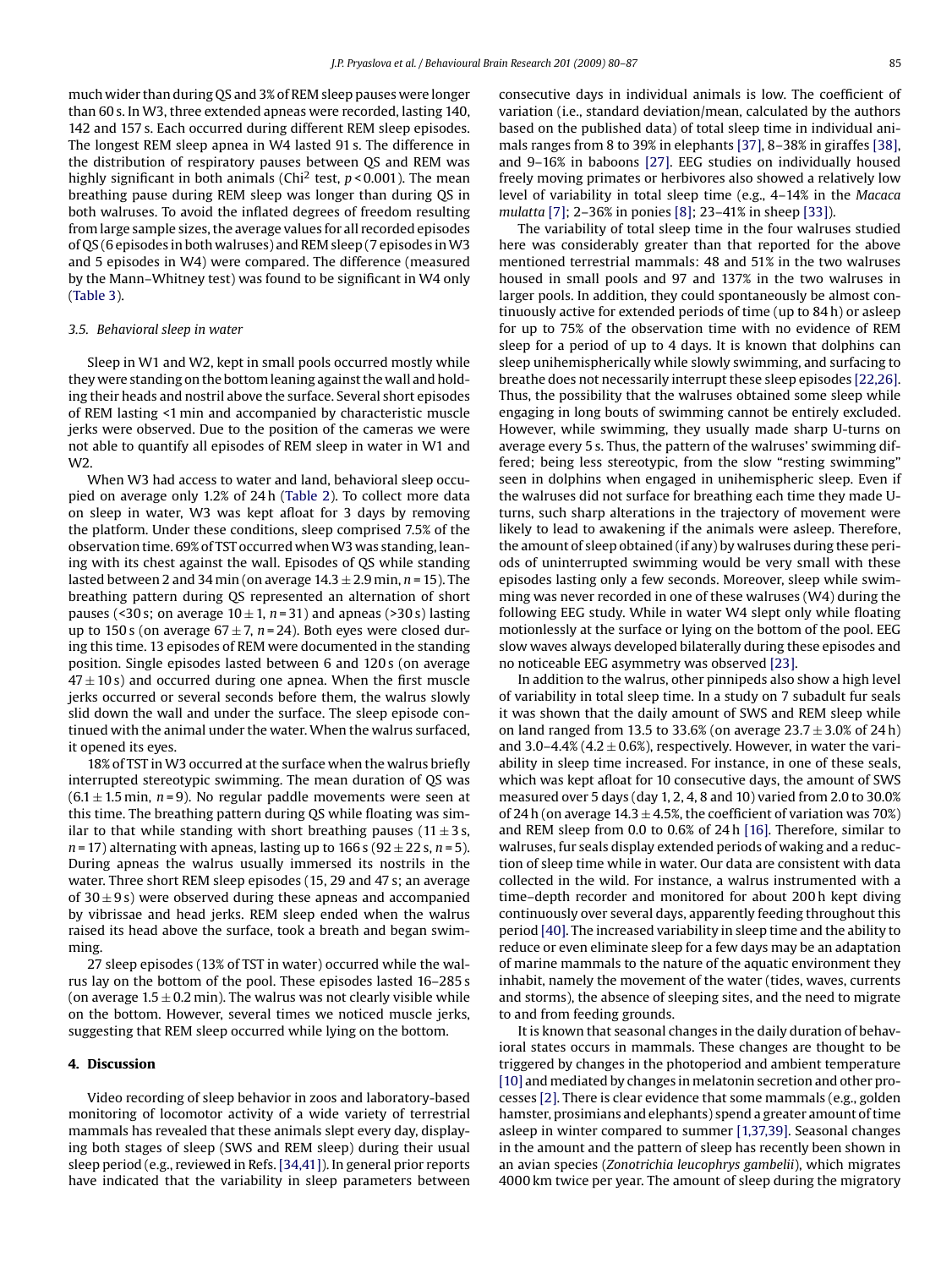state decreased by 70% compared to those in the non-migratory state [\[30\].](#page-7-0)

We did not find a statistically significant correlation between the amount of vigilance states and the temperature fluctuation, even though the fluctuations were quiet substantial. Consequently, the behavioral pattern we observed in the walruses (alternation of activity periods in water and rest periods on land) may be related to their seasonal migratory behavior. In this study the longest periods of continuous swimming were most evident in W3, which was observed in spring (March–April). In the wild, most pacific walruses migrate during this time from the winter grounds in the Bering Sea to the northern shores of either eastern Siberia or Alaska [\[11\]. H](#page-7-0)owever, unlike the changes described in sparrows and in terrestrial mammals, which reduced the daily amount of sleep or redistributed sleep between the light and dark time but slept every day, the walruses studied here alternated periods of almost continuous activity in water with periods of extended rest on land.

The walruses slept on average as much as 25% of 24 h and as little as 6% of 24 h (1 h and 40 min per day), a 400% difference. All animals had access to both water and land and three of them experienced the same range of environmental temperatures. The variations in the amount of sleep between individual walruses: (1) may have resulted because of the difference in pool dimensions in which they were housed or (2) were individual differences between the studied animals. In either case, the 400% difference in the amount of sleep between apparently healthy animals, well adapted to the experimental conditions suggests that total sleep time in these animals may be more closely correlated with environmental conditions than with a species specific daily need for sleep.

Most available data on the amount of sleep in animals have come from recordings performed on captive solitary animals. However, recent data collected in sloths (*Bradypus variegatus*) instrumented with digital EEG recorders in their natural habitat [\[31\]](#page-7-0) indicate that in the wild these animals slept on average 6 h less than was measured in captive animals [\[9\].](#page-7-0) These sloth studies, as well as our data, emphasize the potential for variability in the amount of sleep. Data previously collected on captive, usually solitary caged animals should be treated with caution when estimating a species specific need for sleep. On the other hand, some species specific aspects of sleep appear to be predetermined genetically or insensitive to environmental conditions. For example, dolphins display unihemispheric SWS regardless of the experimental recording regime: lying in stretchers, tethered to the recording equipment and confined to small pools, or freely swimming in spacious enclosures (reviewed in Ref. [\[22\]\).](#page-7-0)

All studied phocids exhibited a similar respiratory pattern while resting or sleeping: periods of arrested breathing (apnea) alternated with periods of regular breathing [\[6,24,32,35\]. F](#page-7-0)or instance, captive harp seal pups (10 days to 3 months old), sleeping on ice or land exhibited apneas of maximal duration during SWS, ranging from 84 to 180 s in duration, with means ranging from 36 to 88 s. The mean inter-breath interval during non-apneic periods (regular breathing or eupneas) was 1.9–3.3 s. The majority of REM sleep episodes in harp seal and northern elephant seal pups on land and all REM sleep episodes in water occurred within one apnea [\[6,12,18\]. V](#page-7-0)isual observations on wild elephant seals confirmed the results of EEG studies on captive animals. While resting on land elephant seals alternated apneas lasting up to 21 min with eupneas ranging from 2.2 to 5.1 min, with the number of breaths per min during eupneas varying from 4.4 to 20.5 per min [\[4\].](#page-7-0)

In contrast, all studied otariids displayed a regular breathing pattern while sleeping on land. Mean breathing pauses during SWS varied from 16 to 25 s in three yearling southern sea lions [\[19\],](#page-7-0) from 4 to 14s in northern fur seals of different age–sex groups (from 10 days old to adults; a total of 15 animals), and from 7 to 20 s in Steller's sea lion pups [\[13,16\]. I](#page-7-0)n REM sleep on land, breathing became irregular in all studied otariids, however, most pauses were within 30 s and only rarely did apneas last longer than 1 min [\[15,16,19\]. I](#page-7-0)n water the pattern of breathing in fur seals was also regular with most pauses lasting less than 40 s. Longer pauses occurred only during episodes of REM sleep when the animal's head dropped into the water [\[16\].](#page-7-0) Therefore, although the breathing pauses in fur seals and sea lions became longer when they slept in water, extended inter-breath intervals of the sort recorded in phocids were rare and those apneas were considerably shorter.

The breathing pattern of walruses studied here has features of the patterns displayed by both otariids and phocids. While on land, the breathing of walruses was regular during QS and similar to that of terrestrial mammals and otariids. In REM sleep the breathing irregularity in walruses was greater than that seen in otariids; however, it did not reach the extent observed in phocids. While in water the breathing pattern of walruses was similar to that of phocids. Most phocids are Arctic and Antarctic species [\[5\], s](#page-7-0)o they live and sleep under the ice. It is usually emphasized that the interrupted pattern of breathing maximizes the time spent under water (e.g., [\[36\]\).](#page-7-0) However, maximizing the time under water may be important not only for more successful foraging but for sleep as well.

Walruses also spend a considerable amount of their yearly life cycle on ice. There is little information on the rest/sleep behavior in walruses in the wild. It is usually reported that they sleep in groups on ice floes or on land [\[11\].](#page-7-0) Walruses were also observed resting in water while using their tusks to hang from the ice floes [\[28\]. A](#page-7-0)s we show in this study and in our preliminary EEG study on one captive walrus [\[23\], t](#page-7-0)hese animals can sleep in water. Sleep in water occurred while floating motionless at the surface, standing in a shallow area with their head above the water or lying on the bottom of the pool. Sleep at the surface in walruses is facilitated because of the thick blubber layer as well as because of the air sacs (extension of the pharynx) in adult animals [\[11\]. S](#page-7-0)leep while floating in an upright position ("bobbing") has been observed in some phocids as well [\[24,32\]. T](#page-7-0)herefore, according to the behavioral features (including the interrupted pattern of breathing), the walrus sleep more closely resembles the sleep of phocids [\[6,12,17,24,32\]. I](#page-7-0)t was shown that the majority of dives in walruses in the wild are to depths less than 100 m (on average 20 m) with the time spent foraging at the bottom up to 20 min [\[36,40\]. H](#page-7-0)owever, as we show in this study, even young walruses can sleep during extended apneas lying on the bottom of the pool. Therefore, in the wild diving to depth would be an adaptive retreat for walruses from bad weather and potential predators (polar bears and in some places killer whales). It is hypothesized that some of the deep dives recorded in migrating elephant seals may be also performed for sleep [\[36\].](#page-7-0)

The two most distinct hallmarks of walrus sleep are (1) immobility and (2) an interrupted breathing pattern. These features make walruses (as well as phocids) different from the otariids (particularly fur seals), which sleep in water at the surface maintaining motion and regular breathing. The behavioral pattern of sleep in fur seals in water is thought to be associated with the unusual nature of their sleep, which is asymmetrical SWS, similar to the unihemispheric sleep of cetaceans [\[22,25\]. U](#page-7-0)nihemispheric sleep in cetaceans and asymmetrical SWS in fur seals [\[17\]](#page-7-0) and in birds [\[29\]](#page-7-0) have also been shown to be associated with asymmetrical eye state. In a recent pilot study in one walrus we documented several episodes of SWS with pronounced interhemispheric EEG asymmetry while the walrus was sleeping on land [\[23\]. D](#page-7-0)uring these episodes the eye contralateral to the hemisphere in a state of low amplitude SWS was briefly opened periodically, as in fur seals. The other eye, which was contralateral to the hemisphere in a state of deeper SWS was directed to the platform and was not visible. Additional observations and EEG studies need to be done to understand